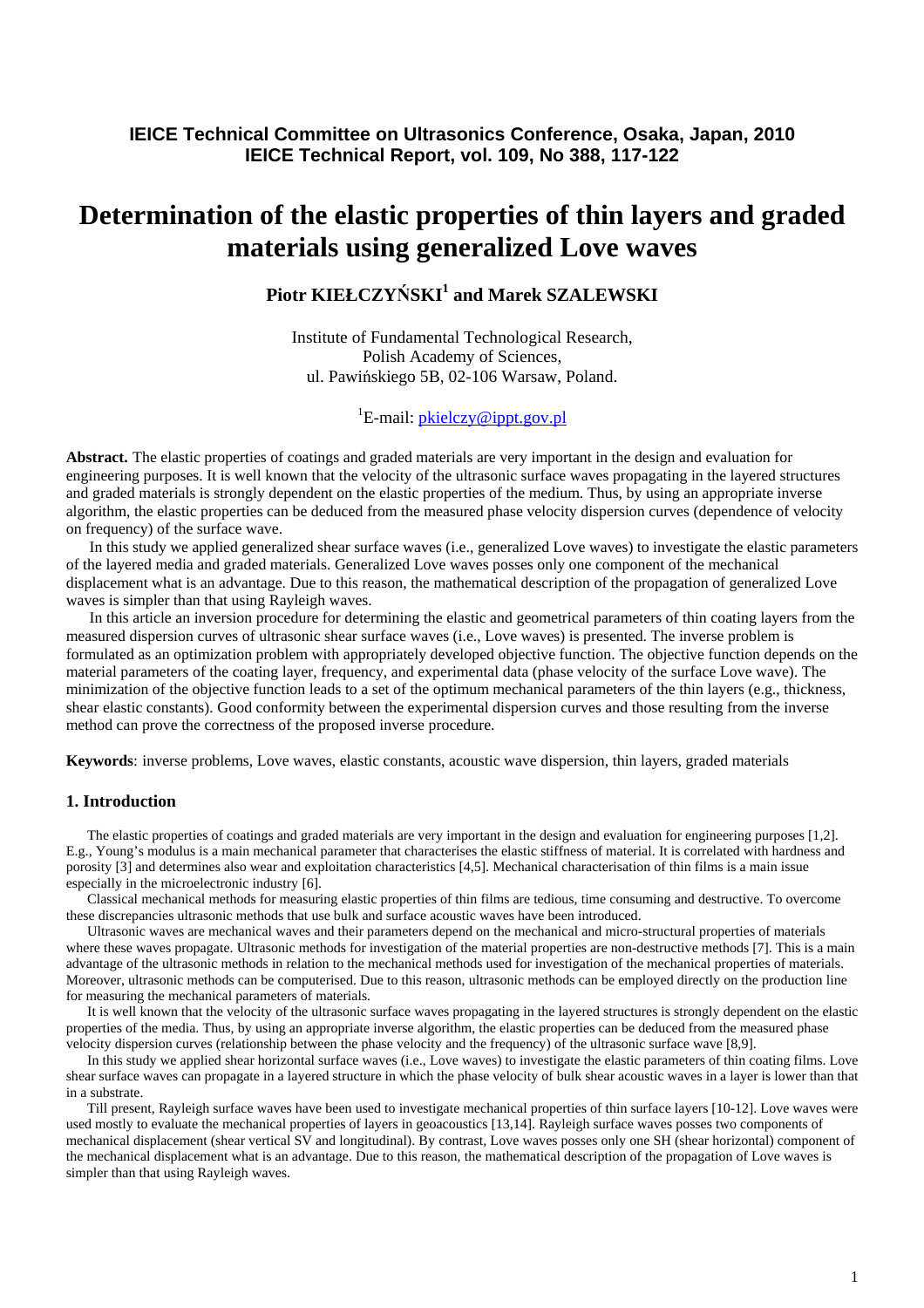The energy of Love waves is concentrated in the vicinity of the surface. The penetration depth of Love waves depends on frequency. Therefore, they are particularly useful to determine the profiles of the mechanical properties of non-homogeneous graded materials e.g., thin films deposited on an elastic substrate.

 In this paper, the theoretical and experimental investigations have been carried out on the following layered structure: thin copper (Cu) layer deposited electrolytically on a steel substrate

 Calculation of the surface wave parameters (e.g., phase velocity, distribution of the wave amplitude with depth) for known a priori values of material parameters of the layer and substrate constitutes the direct problem. In this study, the direct problem was formulated and solved.

 The inverse problem relies on the determination of unknown material parameters from the measured dispersion curves (i.e., dependence of phase velocity on frequency) of the elastic surface waves (e.g., Love waves).

 In the present paper the inverse problem was formulated and solved as an optimisation problem. The objective function depending of the material parameters of the structure, frequency, and experimental data (dispersion curves of the surface wave) was developed. The dispersion curves were measured in the computerised measuring set-up. Making use of the optimisation methods a minimum of the objective function was determined. This enabled the determination of the unknown mechanical parameters such as shear elastic coefficients and thickness of thin coating films. The obtained from the inverse method elastic and geometrical parameters of thin films were used as input data in the calculations of the direct problem. Resulting from the direct problem dispersion curves were compared with those measured experimentally. Good conformity between theoretical and experimental dispersion curves has been stated. This can justify the correctness of the inverse problem solution.

# **2. Direct Sturm-Liouville problem**

 Calculation of the dispersion curves and amplitude of a surface wave for given values of elastic parameters of the surface layer and substrate forms a direct problem. The direct problem (direct Sturm-Liouville problem) describes the propagation of the Love wave in the layered media.

# **2.1. Love waves**

 The Love wave propagates in a semi-infinite layered structure shown in Fig.1. Here, an elastic isotropic layer is rigidly attached to an isotropic and elastic half-space. Mechanical vibrations of the shear horizontal surface wave are performed along the y axis parallel to the surface. The Love wave propagates along the z direction. The thickness of the layer is *h*.



Fig.1. Geometry of a Love wave waveguide ( $v_L < v_S$ ).

# **2.1.1. Dispersion equation**

Using the appropriate boundary conditions, we arrive at the following dispersion equation of the Love wave propagating in a layered halfspace [15]:

$$
\Omega = \tan\left\{\sqrt{\left(\frac{v}{v_L}\right)^2 - 1} \cdot \beta h\right\} - \frac{c_{44S}}{c_{44L}} \frac{\sqrt{1 - \left(\frac{v}{v_S}\right)^2}}{\sqrt{\left(\frac{v}{v_L}\right)^2 - 1}} = 0 \tag{1}
$$

where: *V* is the phase velocity of the Love wave,  $V_L$  is the bulk shear wave velocity in the layer,  $V_S$  is the bulk shear wave velocity in the substrate,  $\beta = \omega/v$  is the wave number  $\omega$  is the angular frequency,  $c_{44S}$  is the shear elastic constant of the substrate,  $c_{44L}$  is the shear elastic constant of the layer material.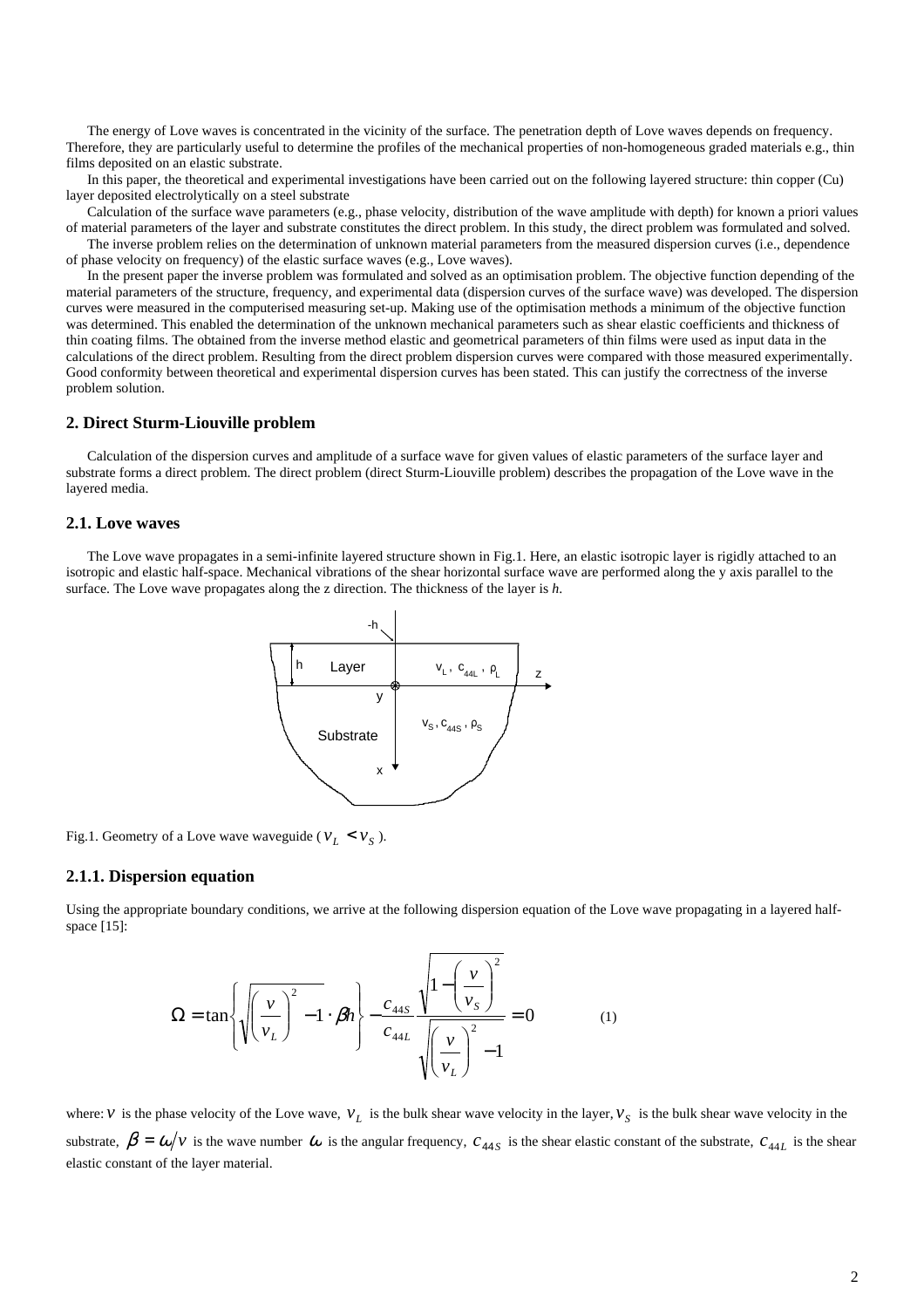It can be shown from Eq.1, that the phase velocity of the Love wave depends on the elastic properties of the layered structure, thickness and frequency.

Solution of the dispersion equation (1) results in a series of discrete values of the Love wave velocity  $v_i$ , for a given value of frequency. Once the wave velocity  $v_i$  is known, the corresponding distribution  $f_i(x)$  of the wave amplitude with depth x can be calculated. A set of pairs  $\{v_i, f_i(x)\}$ , where  $v_i$  is the surface wave velocity, and  $f_i(x)$  the distribution of the wave amplitude with depth, constitutes the solution of the direct problem. The index  $i = 1$  refers to the fundamental mode. Higher modes of Love waves are labelled by  $i > 1$ .

In the present paper, we have restricted our attention to the propagation of the fundamental mode of Love waves.

#### **3. Experiment**

 The dispersion curves were measured in the computerised measuring set-up. In the set-up, the sending–receiving piezoelectric transducer is driven by the TB-1000 pulser–receiver computer card (Matec, USA). The Love wave impulse generated by the transducer is reflected in multiple ways between two opposite edges of the layered waveguide (Fig. 2).



Fig.2. Waveguide (Cu on steel) of the Love wave. Shear surface wave is generated by the piezoelectric transducer (1) and propagates forth and back along the waveguide surface.

The signals received by the transducer are amplified by the TB-1000 receiver and sent into the PDA-500 digitizer card (Signatec, USA). This card samples and digitises the input analog signals. The accuracy of the measured velocity equals  $0.1\%$  i.e.,  $3 \text{ m s}^{-1}$ . Measurements were carried out in the range from 0.5 to 10 MHz.

 The phase velocity was determined by measuring the time of flight "TOF" between two subsequent echoes of the ultrasonic surface wave. The values of time of flight "TOF" were calculated using the cross-correlation method.

 Figure 3 presents as an example the measured dispersion curve of the Love wave propagating in the layered structure Cu on steel from Fig.2.



Fig.3. Measured dispersion curve of the Love wave in the layered structure Cu on steel.

# **3.1. Investigated structures**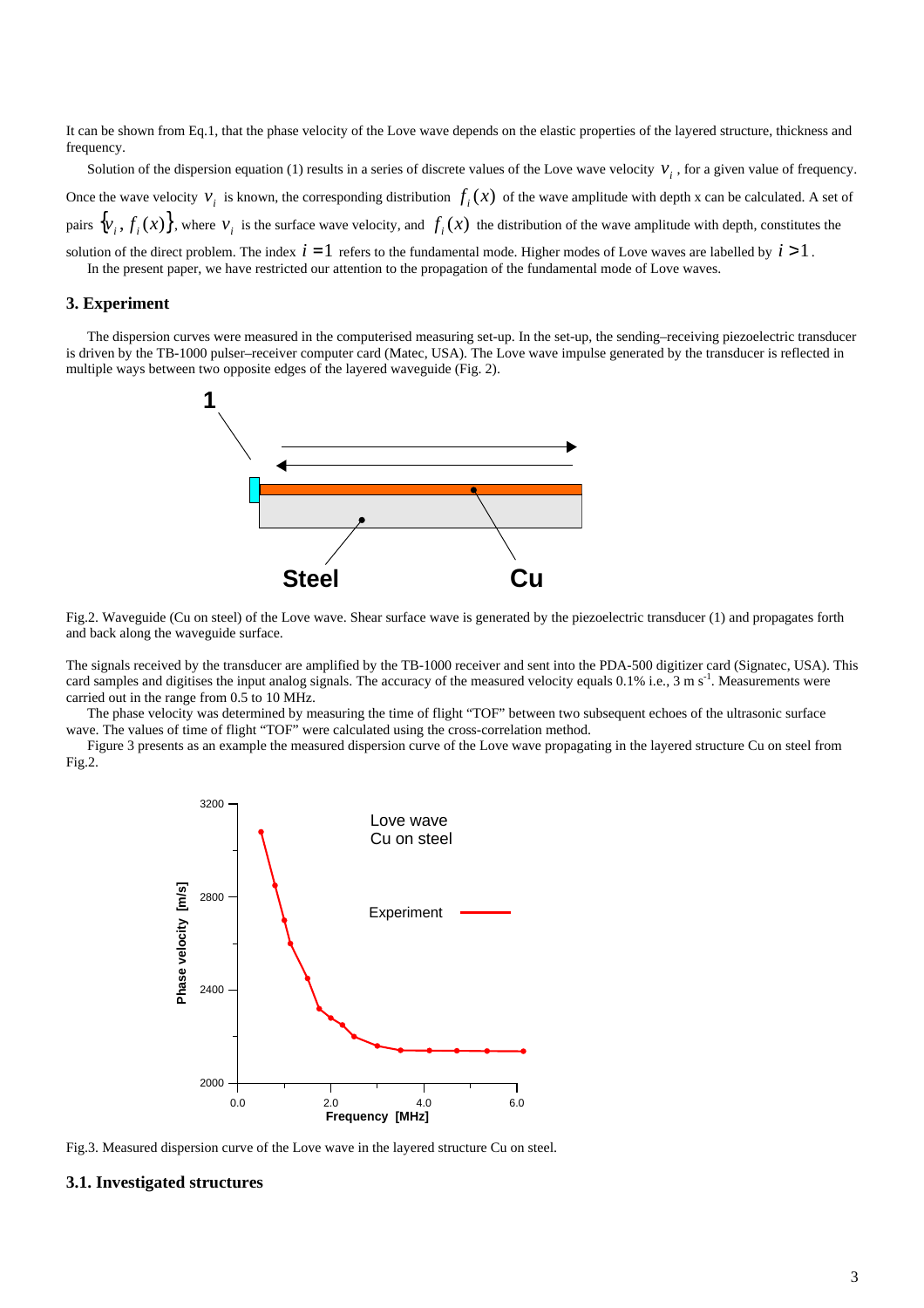The measurements have been carried out on the following layered structure: thin copper (Cu) layer deposited electrolytically on a steel substrate, see Fig.3.

 The phase velocity of the bulk SH acoustic wave in copper is lower than that in the steel substrate. Therefore, the Love wave can be supported by the Cu layer deposited on the steel substrate.

#### **4. Inverse problem**

 The inverse problem relies on the determination of unknown material parameters from the measured dispersion curves of shear horizontal surface waves (i.e., Love waves) propagating in the considered layered structure.

To solve the inverse problem one has to carry out the following steps:

- 1) solve the direct problem
- 2) determine experimentally the dispersion curves

3) perform the inverse procedure

In this paper, the inverse problem was formulated and solved as an optimisation problem [16] with properly defined objective function.

#### **4.1. Objective function**

 The objective function is a measure of the distance between the mathematical model of the investigated object and the real object. The objective function depending on the material parameters of the structure, frequency, and experimental data (phase velocity of the surface Love wave) was introduced and defined as:

$$
\Pi = \sum_{j=1}^{N_e} \Big| \Omega \Big( h, \, c_{44L}, \, \rho_L, \, \omega_j, \, \nu_j \Big) \Big| \tag{2}
$$

where:  $N_e$  is the number of experimental points,  $\omega_j$  is the measured angular frequency,  $v_j$  is the measured phase velocity, *h* is a guess thickness of the layer,  $c_{44L}$  is a guess elastic constant of the coating layer,  $\rho_L$  is a guess density of the surface layer.

 Making use of the optimisation methods a minimum of the objective function was determined. This enabled the determination of the optimum values for the unknown mechanical and geometrical parameters such as the elastic coefficient *c*<sup>44</sup>*L* and thickness *h* of the thin coating layer. To minimise the considered objective function  $\Pi$  the appropriate optimisation procedures from Mathcad® computer program were employed.

#### **5. Determination of thin layers parameters**

 Minimisation of the objective function subject to the given constraints results in the optimum values of unknown parameters (e.g., thickness, shear elastic constant of the surface layer).

 Various numbers of parameters of the layer were extracted from the inverse method. We solved the inverse problem for three cases. In case 1 only thickness *h* is unknown. In case 2 we assume that the thickness *h* and shear elastic constant *c*<sup>44</sup>*L* are unknown, and in case 3, three parameters, i.e., the thickness *h*, shear elastic constant  $c_{44L}$ , and density  $\rho_L$  are not known.

#### **5.1. Cu on steel structure**

#### **5.1.1. Inversion of thickness h of Cu layer**

Initial value:  $h = 0$  m (3), Constraints:  $0 < h < 2e-3$  m (4).

Results from the inverse method:  $h = 541 \mu m$  (5).

# **5.1.2. Inversion of thickness h and c44L of Cu layer**

Initial values:  $h = 1e^{-4}$  m,  $c_{44L} = 3e+10$  N m<sup>-2</sup> (6). Constraints:  $0 < h < 2e^{-3}$  m,  $3e+10 < c_{44L} < 5e+10$  N m<sup>-2</sup> (7).

Results from the inverse method:  $h = 473 \,\mu$ m, and  $c_{44L} = 3.76e+10 \text{ N m}^{-2}$  (8).

# **5.1.3. Inversion of thickness h, c44L and** ρ**L of Cu layer**

Initial values: *h* = 1e-3 m, *c*<sub>44*L*</sub> = 2e+10 N m<sup>-2</sup>, *ρ*<sub>L</sub> = 8e+3 kg m<sup>-3</sup> (9). Constraints: 0 < *h* < 2e-3 m, 3e+10 < *c*<sub>44*L*</sub> < 5e+10 N m<sup>-2</sup>, 7e+3 < *ρ*<sub>L</sub>  $<$  9e+3 kg m<sup>-3</sup> (10).

Results from the inverse method:  $h = 486 \,\mu \text{m}$ ,  $c_{44L} = 3.83 \text{e} + 10 \text{ N m}^2$ , and  $\rho_L = 9 \text{e} + 3 \text{ kg m}^3$  (11)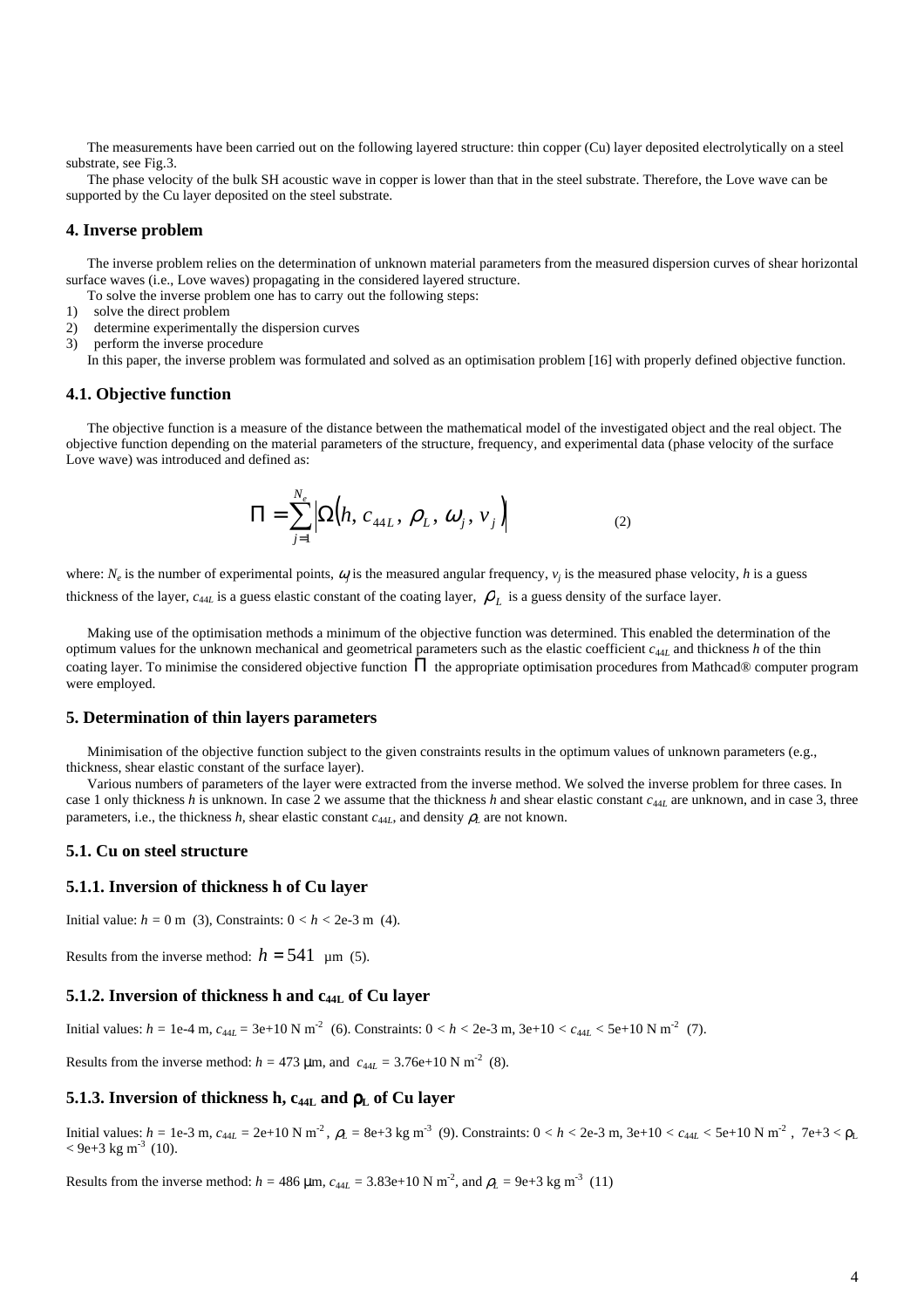# **5.1.4. Verification**

 The exact values of the material parameters of the copper layer and steel substrate (see Table I) were determined from the geometrical and ultrasonic measurements. The thickness was measured using metallographic microscope, and the velocity of bulk shear acoustic waves was measured in the copper layer and steel substrate respectively. The density of copper and steel is known from physical tables.

#### Table I.

Exact material properties (thickness h, shear modulus  $c_{44}$  and density  $\rho$ ) of the investigated layered structure Cu on steel.

| Material    |                 | $\frac{c_{44}}{[N \text{ m}^{-2}]}$ |                   |
|-------------|-----------------|-------------------------------------|-------------------|
|             |                 |                                     | $[\text{kg m}^3]$ |
| Cu (copper) | $400 \mu m$     | $3.93e+10$                          | $8.9e + 3$        |
| (layer)     |                 |                                     |                   |
| Steel       | $10 \text{ mm}$ | $7.99e+10$                          | $7.8e + 3$        |
| (substrate) |                 |                                     |                   |

We compared the experimental dispersion curve to that obtained from the direct problem and calculated for the value of the thickness *h* = 541 µm, see Fig.4. This value of the thickness has resulted from the solution of the inverse problem (Eq.5). Very good conformity of the theoretical and experimental dispersion curves has also been stated.





 The discrepancies between measured values of thickness and that resulting from the inverse method can be explained by the technological properties of the fabrication processes used to produce the layered structures. The copper surface layer was deposited electrolitycally on the steel substrate. In the present paper, we assumed that the considered layered structures consist of two layers (coating + substrate). In reality, this assumption is only an approximation, and the investigated structures can be trilayer or even multilayer.

## **6. Conclusions**

 A new inverse method employing Love waves to extract the elastic and geometrical properties of thin layers from the measured dispersion relations was established. To the authors' knowledge, the application of Love waves for determining the mechanical properties of thin coating layers is a novelty. The usefulness of the ultrasonic method employing Love waves to investigate the elastic and geometrical properties of thin coating layers has been stated.

 Employing shear surface waves (i.e., Love waves) for testing thin coating layers is more convenient than Rayleigh waves because the velocity of the Love wave depends upon only one elastic constant. This simplifies significantly the solution of the direct and inverse problem.

The direct problem was formulated and solved analytically. Theoretical dispersion curves were obtained.

 The inverse problem was formulated as an optimisation problem. Consequently, the objective function based on the dispersion equation was determined and minimised.

 The obtained from the inverse method elastic and geometrical parameters were used as input data in the calculations of the direct problem. Resulting from the direct problem dispersion curves were compared with those measured experimentally. Good conformity between theoretical and experimental dispersion curves has been stated. This can evidence for the validity of the inverse method used for determining the mechanical properties of thin coating layers by means of shear horizontal surface waves of the Love type.